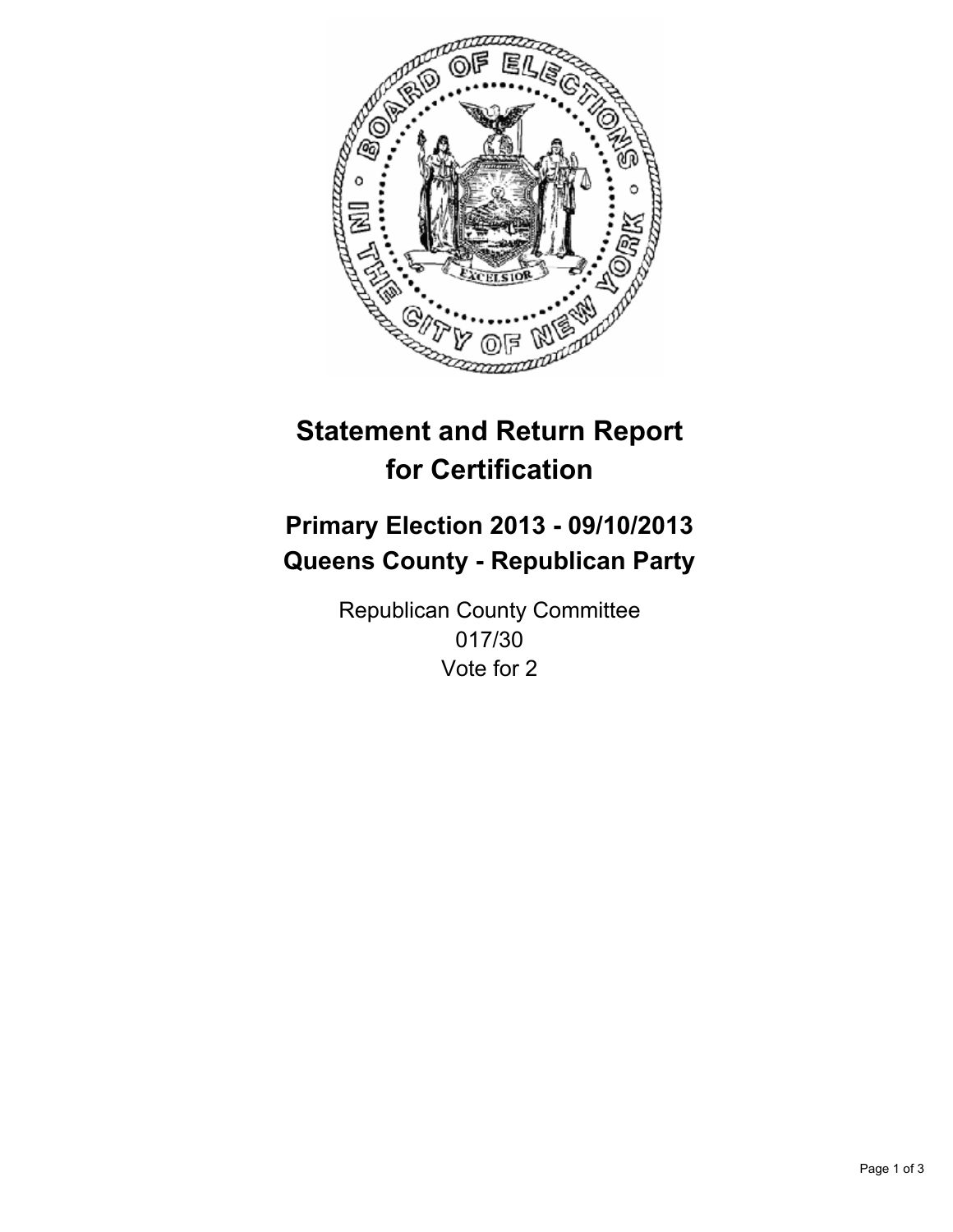

## **Assembly District 30**

| 0        |
|----------|
| 2        |
| 0        |
| 0        |
| $\Omega$ |
| 6        |
| 6        |
| 18       |
| 5        |
| 35       |
|          |